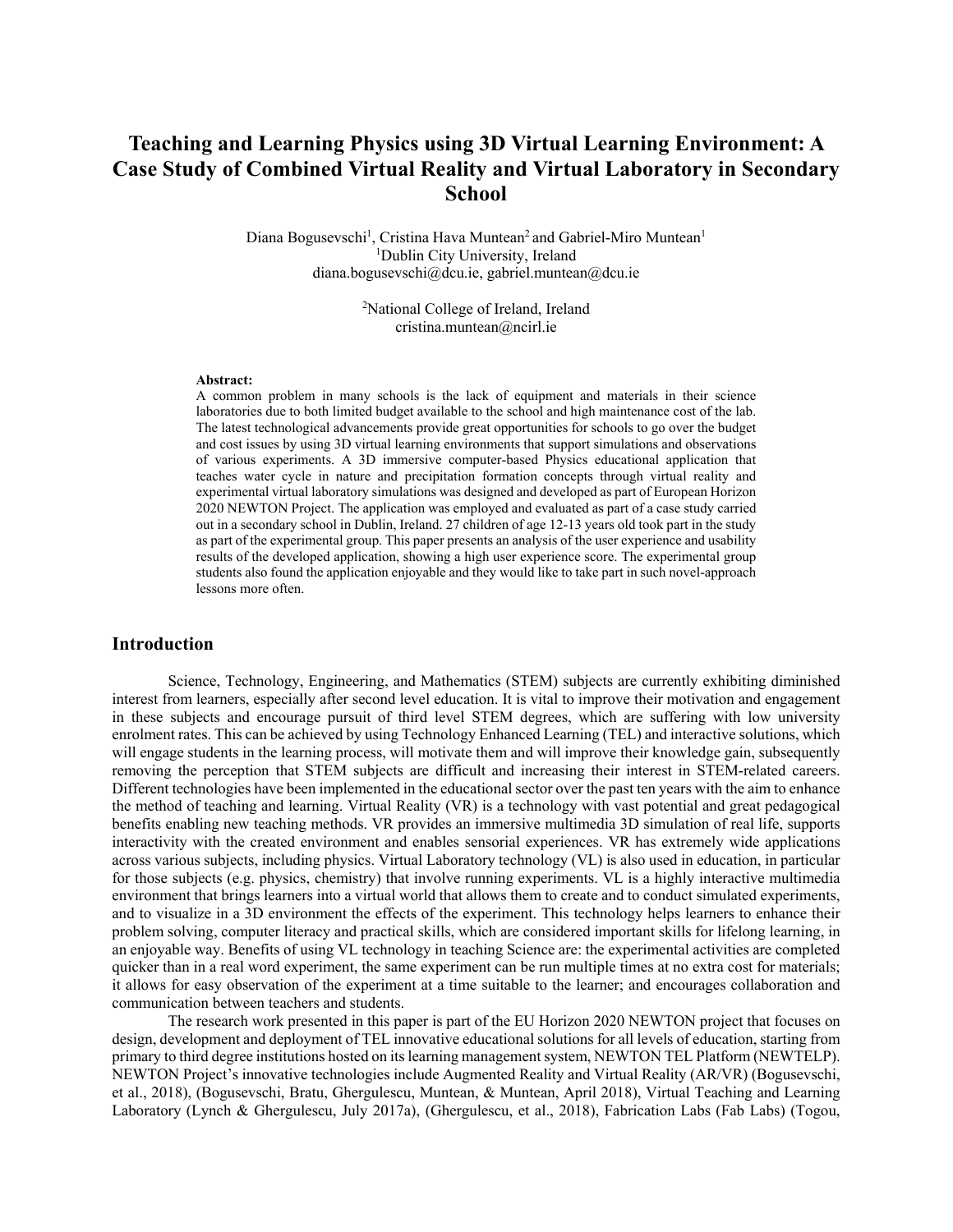Lorenzo, Lorenzo, Cornetta, & Muntean, July 2018), adaptive and personalised multimedia and multiple sensorial media (mulsemedia) (Zou, Trestian, & Muntean, 2018), (Bi, et al., 2018), (Moldovan & Muntean, June 2017), personalisation and gamification (El Mawas, Ghergulescu, Moldovan, & Muntean, 2018), (Playfoot, De Nicola, & Di Salvadore, March 2017), (Lynch & Ghergulescu, July 2017b), interactive educational computer-based video games, (El Mawas, et al., 2018). Different innovative pedagogical approaches are also deployed as part of the teaching and learning process such as flipped classroom, game-based and problem-based learning (Muntean, Andrews, & Muntean, July 2017), (Zhao, Chis, Muntean, & Muntean, 2018), (Muntean, El Mawas, Bradford, & Pathak, 2018), (El Mawas, Bradford, Andrews, Pathak, & Hava Muntean, 2018), (Chis, Moldovan, Murphy, Pathak, & Muntean, 2018).

NEWTON Project's TEL learning management platform, NEWTELP, is supporting both teachers and learners with the goal to increase learner quality of experience, where teachers can easily add various interactive content to their lessons and assess its benefits in both learner experience and knowledge gain. A multitude of Small and Large-Scale educational TEL pilots have and are currently being carried out in different European schools and universities, assessing knowledge acquisition benefits, learner experience, learners interest in STEM subjects, platform usability and teachers feedback following the use NEWTON's innovative solutions.

This paper expands on the use of the NEWTON Project 3D immersive *Water Cycle in Nature* application as part of a cases study from the learner experience point of view in addition to previously presented knowledge gain (Bogusevschi, et al., 2018). The computer-based VR and VL application focuses on physics terminology which is part of the natural water cycle and precipitation formation, including vaporisation, evaporation, boiling and condensation. The presented case study was employed in Belvedere College, Dublin, Ireland, where one class was appointed as the experimental group interacting with the NEWTON application. Learner experience and application usability when interacting with the *Water Cycle in Nature* application was assessed.

This paper is organised as follows. Next section introduces the theoretical background of the study and describes research work on innovative technologies such as AR, VR, VL, Smart Glasses and Kinect applied in secondary school STEM education, with a focus on Physics topics. This is followed by the *Water Cycle in Nature* application description, including the overview of the case study and its results analysis. The observed conclusions and future plans are summarised in the last section of this paper.

## **Related Work**

Various innovative TEL methods are currently employed in secondary level institution in order to increase students' engagement and interest in STEM subjects. VR is a very popular technology allowing visualisation of various phenomena and concepts enabling students to better grasp complex terminology definitions. For example, its benefits on learners' attitudes toward mathematics and design activities are investigated in (Simsek, 2016) on 28 secondary school third class students, showing increased positive attitudes and interest in mathematics for the experimental group. Another positive example of VR use, specifically in geometry secondary school teaching, is presented in (Guerrero, Ayala, Mateu, Casades, & Alamán, 2016), where mixed reality technology created by combining tangible interfaces and virtual worlds (Mateu, Lasala, & Alaman, 2014) allowed a more meaningful learning ensuring a higher grade of knowledge retention. VR can also play an important role in VLs (Heradio, et al., 2016), which allow visualising various experiments in subjects such as Physics or Chemistry when certain facilities are not available. It needs to be noted that the use of VL has been shown to provide a similar or increased level on knowledge compared to traditional labs (Brinson, 2015).

Another prominent innovative technology employed in STEM secondary school subjects is AR. It is another tool that allows students to better understand difficult topics (Yoon, Anderson, Lin, & Elinich, 2017). In (Wojciechowski & Cellary, 2013) an AR e-learning system for teachers to create AR learning scenes is evaluated on second grade students of a secondary school, exhibiting benefits in terms of enjoyment students displayed during the experimental lessons specialising in chemistry. The benefits of AR were also investigated on 65  $12<sup>th</sup>$  grade secondary school students when teaching physics, specifically electromagnetism (Ibáñez, Di Serio, Villarán, & Delgado Kloos, 2014), showing a higher level of concentration for the experimental group students with a higher knowledge improvement compared to the control group. The use of AR in Physics lessons was also presented in (Cai, Chiang, Sun, Lin, & Lee, 2017), focusing on magnetic field teaching, showing higher knowledge gain scores and improved attitude in the experimental class students. The beneficial effect of AR technology in chemistry teaching was noted in (Cai, Wang, & Chiang, A case study of Augmented Reality simulation system application in a chemistry course, 2014), especially on low achieving students.

The latest research looked at the use of smartphones, Tablets and Smart Glasses in secondary STEM education. Hochberg at al. (Hochberg, Kuhn, & Müller, 2018), focused on mechanics, and results have shown that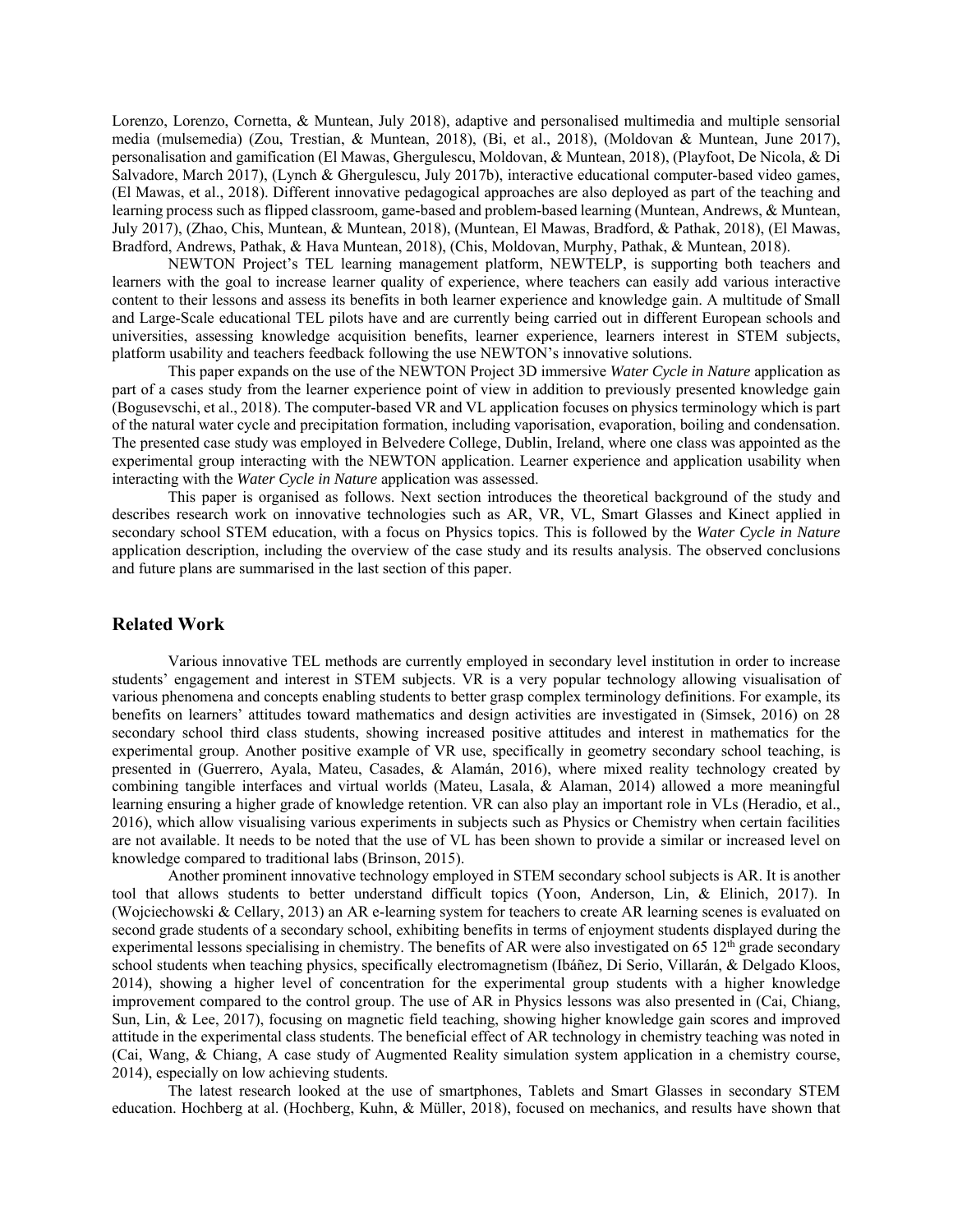experimental group expressed an improved level of interest and curiosity in the subject when using a smartphone. However, no difference in knowledge acquisition was observed between the classic approach and the experimental one. A Physics app focused on principles behind a pendulum was employed on table PCs and smartphones in (Purba & Hwang, 2017) showing major benefits of visual aids, such as graphs, in scientific learning. Computer simulations were also shown to provide higher knowledge gain in Physics learning compared to traditional methods in (Sarabandoa, Cravinob, & Soares, 2014).

Kuhn investigated the use of Google Smart Glasses when learning Physics concepts (Kuhn, et al., 2016). Results have shown increased curiosity levels when learning physics experiments, but had the same effect on knowledge gain as when using the same platform on tablet PCs.

Kinect technology is another TEL method in STEM education studies. For example, in (Anderson & Wall, 2016) the use of this technology is seen as an important supporting tool in learning kinematics in Physics. A curious example in benefits of innovative technology enhanced experimental Physics learning is investigated in a theme park in (Tho, Chan, & Yeung, 2015).

As Physics involve the study of universal law and the behaviours and relationship among a wide range of physical concepts and phenomena, experiments play a very important role in the teaching and learning process. A common problem faced by many secondary schools is the lack of equipment and materials in their Physics laboratory due to both limited budget available to the school and high maintenance cost of the lab. However, the latest technological advancements such as VR, AR, VL, Smart Glasses, Kinect and smartphone provide now great opportunities for schools to make use of low cost 3D virtual learning environments that support simulations and observations of various experiments. These virtual learning environments allows students to experiment without limitations of space or time and they are available all year, even from home.

# *Water Cycle in Nature* **Application Description**

The *Water Cycle in Nature* application is an interactive 3D immersive computer-based Physics educational application that combines VL and VR technologies developed by NEWTON Project Consortium Partner, SIVECO from Bucharest, Romania. The educational content is integrated into the VL-VR environment, where the learner is exploring an immersive multimedia 3D simulation of a Nature setting environment and a Laboratory setting environment. The Nature setting provides a description of the natural water cycle definitions, such as vaporisation, evaporation, boiling and condensation and examples of these phenomena occurring in nature, as seen in **Figure** *1* (a). The *Water Cycle in Nature* application Laboratory setting aims to provide more detail about the definitions presented in the Nature environment, showing examples of these phenomena in a laboratory or even domestic setting, presented in **Figure** *1* (b). To progress through the application, learners need to follow instruction presented in both audio and text formats, as well as sign language for learners with special educational needs, specifically hearing impairment. The definitions presented in the Nature setting are matched with virtual experiments in the Laboratory setting, in order to clarify and ingrain all presented educational content.





a) Nature VR Environment b) Experimental VL Environment

**Figure 1.** NEWTON Project *Water Cycle in Nature* Application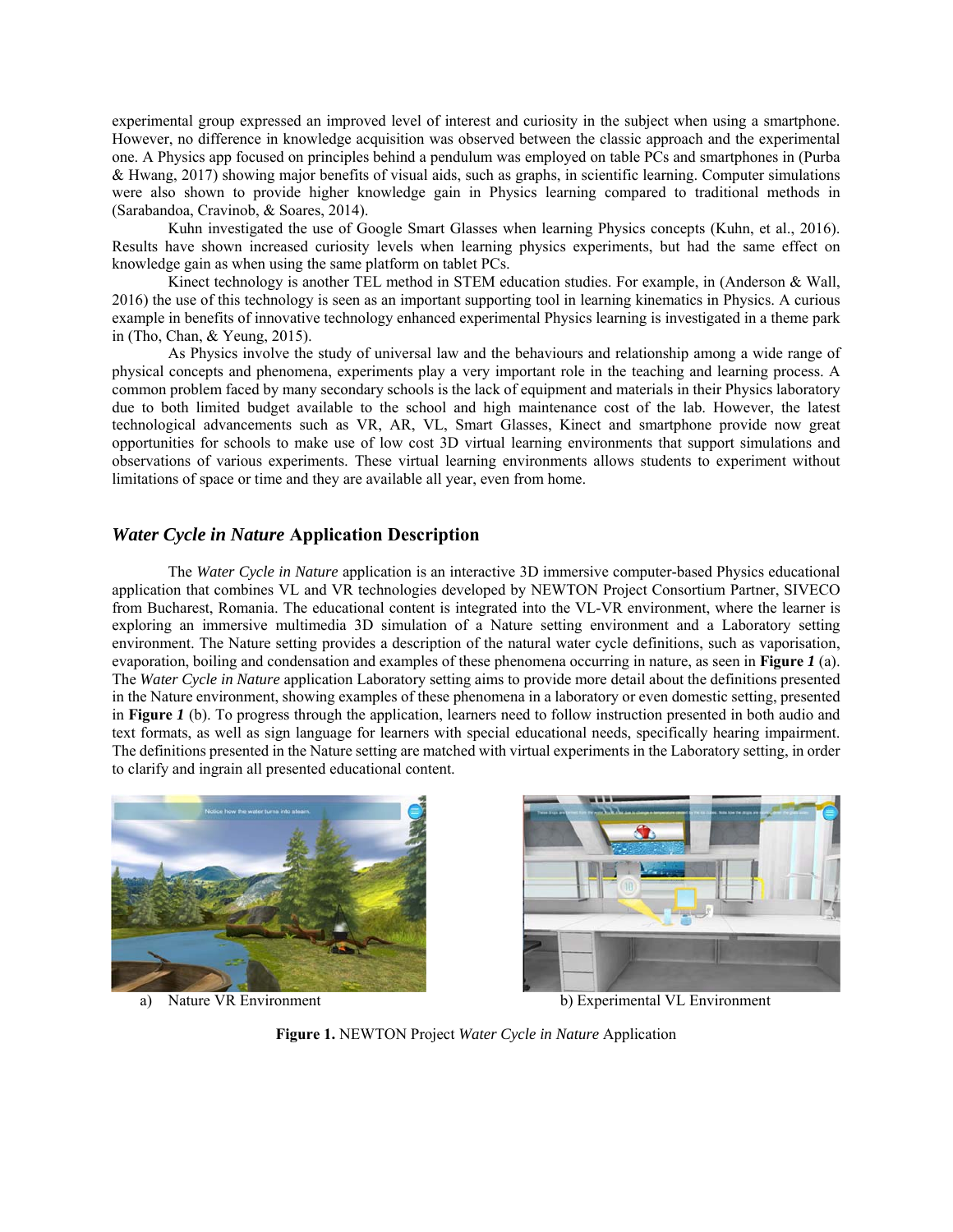The steps followed during the design and development of the *Water Cycle in Nature were* similar to (Paquette, Léonard, Lundgren-Cayrol, Mihaila, & Gareau, 2006) and (Marfisi, George, & Tarpin-Bernard, 2010) and include: Pedagogical Objectives' Specification, Application model, Overall sketch of scenario, virtual laboratory and nature environments, Software components, Detailed description of scenario, virtual laboratory and nature environments, Development of educational content (text and audio-track), Development of Learner Satisfaction assessment, Pedagogical quality control and Application dissemination. Details regarding the application design methodology were provided in (Bogusevschi, et al., 2018).

The application was developed with advice and input on educational content from teachers, and it follows the curriculum and meets the expected learning outcomes.

# *Case Study Description*

#### **Evaluation Methodology**

The *Water Cycle in Nature* application was employed and evaluated as part of a case study carried out in a secondary school in Dublin, Ireland. Prior to carrying out the study, ethics approval was obtained from the Dublin City University Ethics Committee and this study meets all ethics requirements. All forms provided to teachers, learners and parents during the case study are listed in Table 1.

| Document/From                    | Experimental Group |
|----------------------------------|--------------------|
| Ethics Approval                  |                    |
| Consent Form (signed by parents) |                    |
| Assent Form (signed by students) |                    |
| Data Management Plan             |                    |
| Plain language statement         |                    |

**Table 1**. NEWTON Project *Water Cycle in Nature* application documentation

The case study presented in this paper involves the experimental group of learners and contains several steps, as described in **Table 2**. The experimental class interacted with the *Water Cycle in Nature* application and the purpose of this paper is to describe the Learner Satisfaction Questionnaire experimental group results, as it has been previously shown that the application succeeded to provide a statistically significant higher knowledge gain for the experimental group compared to the control group (Bogusevschi, et al., 2018).

| Activity                                                                | <b>Experimental Group</b> |
|-------------------------------------------------------------------------|---------------------------|
| Activity 1: Knowledge Pre-test                                          |                           |
| Activity 2: NEWTON project Approach (Water Cycle in Nature application) |                           |
| <b>Activity 3: Learner Satisfaction Questionnaire</b>                   |                           |
| Activity 4: Knowledge Post-test                                         |                           |

**Table 2**. NEWTON project *Water Cycle in Nature* application case study activities

#### **Participants**

The case study presented in this paper was carried out in the Belvedere College Secondary School from Dublin, Ireland, where students of one first year class participated as the experimental group ( $N = 27$ ), with ages between 12 and 13 years.

#### **Data Collection**

During the experimental group lesson, the *Water Cycle in Nature* application was visualised by students on the computer lab PCs, where each participating student had access to a PC. The experimental group teacher supervised the lesson and assisted students in providing directions of use.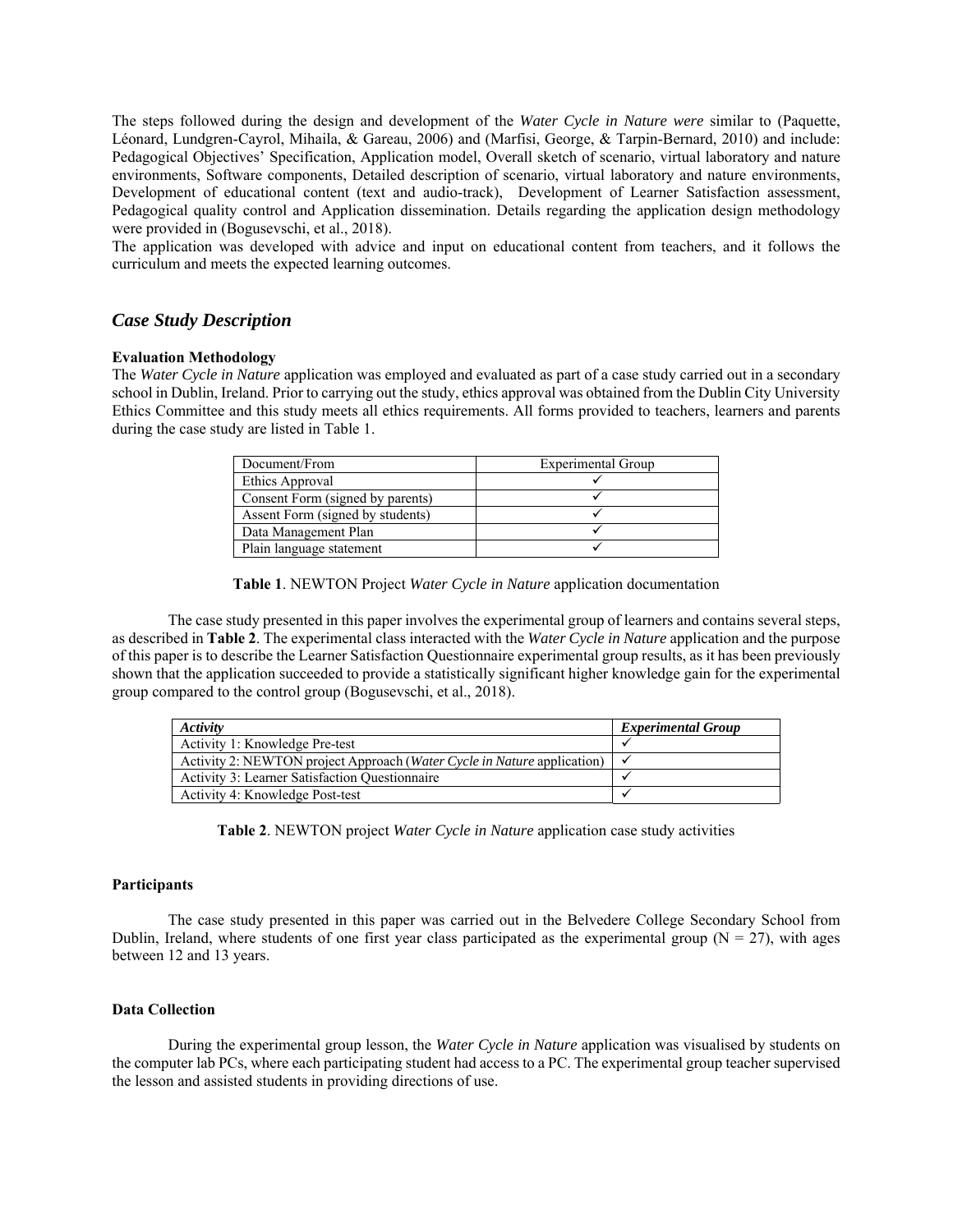The Learner Satisfaction Questionnaire (LSQ) was provided to the experimental class and contained the following questions:

- 1. The video game and the experiments that I did in the lab from the video (this is called a virtual lab!) helped me to better understand vaporisation and condensation processes.
- 2. The video game and the experiments that I did in the virtual lab helped me to learn easier about the vaporisation and condensation processes.
- 3. I enjoyed this lesson that included the video game and the experiments in the virtual lab.
- 4. The experiments that I did in the virtual lab made the lesson more practical.
- 5. The video game distracted me from learning.
- 6. I would like to have more lessons that include video games and doing experiments in virtual labs.
- 7. Comments/Suggestions.

The LSQ answers for Question 1 to Question 6 were on a 5-level Likert scale, ranging from strongly agree to strongly disagree and standard emojis were used.

# **Results**

### **User Experience**

When evaluating user experience, questions 1 to 6 (Q1 to Q6) described in the Data Collection Section were investigated. Table 3 presents the obtained answers for the 5-level Likert scale - Strongly Agree (SA), Agree (A), Neutral (N), Disagree (D) and Strongly Disagree (D), showing a good user experience. It was noticed that over 74% of students found the *Water Cycle in Nature* application helpful in better understanding vaporisation and condensation (Q1). Approximately 67% of students believed the application helped them to learn easier about the topics at hand (Q2) and over 74% of students enjoyed the NEWTON project approach. Over half of experimental group students thought the application made the lesson more practical (Q4) and over 70% of students would like to have more lessons using the NEWTON project approach (Q6). Less than 15% of students believed the *Water Cycle in Nature* application distracted them from learning (Q5).

|                | SA       |       | A        |               | N            |               |          |               | <b>SD</b> |       |
|----------------|----------|-------|----------|---------------|--------------|---------------|----------|---------------|-----------|-------|
|                | No. of   |       | No. of   |               | No. of       |               | No. of   |               | No. of    |       |
|                | Students | $\%$  | Students | $\frac{0}{0}$ | Students     | $\frac{0}{0}$ | Students | $\frac{0}{0}$ | Students  | $\%$  |
| Q <sub>1</sub> | Ć        | 11.11 | 17       | 62.96         |              | 25.93         | 0        | 0.00          |           | 0.00  |
| Q <sub>2</sub> | ∠        | 7.41  | 16       | 59.26         |              | 25.93         | ∠        | 7.41          |           | 0.00  |
| Q <sub>3</sub> | 10       | 37.04 | 10       | 37.04         |              | 18.52         |          | 7.41          |           | 0.00  |
| O <sub>4</sub> | 4        | 14.81 | 11       | 40.74         |              | 33.33         |          | 11.11         |           | 0.00  |
| Q <sub>5</sub> | O        | 0.00  | 4        | 14.81         | 10           | 37.04         | 10       | 37.04         |           | 11.11 |
| Q <sub>6</sub> | 11       | 40.74 |          | 29.63         | $\mathbf{r}$ | 25.93         |          | 0.00          |           | 3.70  |

|  |  |  |  |  | Table 3. Experimental group Learner Satisfaction Questionnaire, Questions 1 to 6 |  |  |
|--|--|--|--|--|----------------------------------------------------------------------------------|--|--|
|--|--|--|--|--|----------------------------------------------------------------------------------|--|--|

#### **Usability**

The usability of the application was assessed based on learner satisfaction questionnaire answers to Question 7 (Comments/Suggestions). As this question was optional, 14 experimental group students chose to provide no feedback. The remaining 13 students (48%) provided mostly positive feedback regarding the overall applications, with comments including: "I would like to have more classes like this" and "Enjoyable". Three students provided negative feedback regarding the audio-track, commenting that a "more enthusiastic voice-over" would be welcome. This was taken on-board and the application was modified addressing the obtained comments for all future use.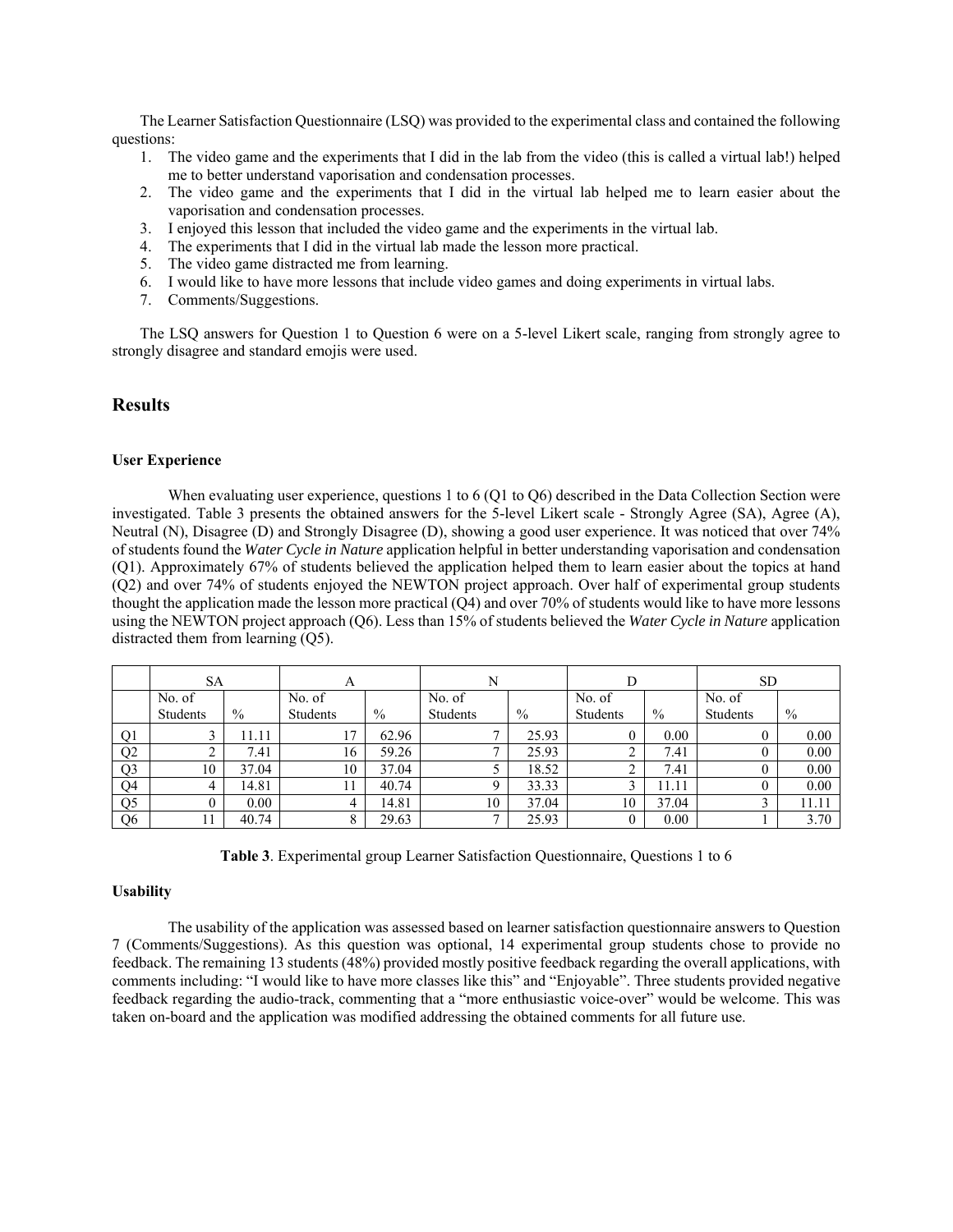## **Conclusions**

The research work presented in this paper, part of the Horizon 2020 NEWTON Project describes the *Water Cycle in Nature* computer-based VR-VL application for teaching Physic concepts. A description of the application and its educational content focusing on natural phenomena participating in precipitation formation are provided. A case study run in a secondary school investigated the usability of the VR - VL simulation application as a learning environment and its effects on user experience. Feedback on the application and technologies used were collected through a Learner Satisfaction Questionnaire. Together with the previously presented statistically significant knowledge gain obtained by the experimental group when using the application, compared to the control group (Bogusevschi, et al., 2018), it was also shown to provide students a good learning experience, as over 74% of students enjoyed learning using the *Water Cycle in Nature* application. Following the participating students' feedback, the application was improved for future small and large-scale pilots. The *Water Cycle in Nature* application is part of a large-scale pilot in various European countries (Ireland, Slovakia and Romania) as part of the Earth Course that is provided to students using multiple NEWTON project technologies (Bogusevschi, Muntean, Gorji, & Muntean, 2018) hosted on the NEWTON Project platform - NEWTELP.

## **Acknowledgements**

This research is supported by the NEWTON project (http://www.newtonproject.eu/) funded under the European Union's Horizon 2020 Research and Innovation programme, Grant Agreement no. 688503. Many thanks to Mr. David O'Grady and the Belvedere College, Dublin for the support in this small-scale NEWTON project pilot.

#### **REFERENCES**

Anderson, J. L., & Wall, S. (2016). Kinecting Physics: Conceptualization of Motion Through Visualization and Embodiment. *Journal of Science Education and Technology*, 161-173.

Bi, T., Pichon, A., Zou, L., Chen, S., Ghinea, G., & Muntean, G.-M. (2018). A DASH-based Mulsemedia Adaptive Delivery Solution . *ACM Multimedia Systems Conference (MMSys), International Workshop on Immersive Mixed and Virtual Environment Systems (MMVE).* Amsterdam, The Netherlands.

Bogusevschi, D., Bratu, M., Ghergulescu, I., Muntean, C. H., & Muntean, G.-M. (April 2018). Primary School STEM Education: Using 3D Computer-based Virtual Reality and Experimental Laboratory Simulation in a Physics Case Study. *Innovative Pedagogies for Effective Technology-Enhanced Learning (IPETeL) Workshop, Ireland International Conference on Education.* Dublin, Ireland.

Bogusevschi, D., Muntean, C.-H., Gorji, N., & Muntean, G.-M. (2018). Earth Course: Primary School Large-Scale Pilot on STEM Education. *EDULearn.* Palma de Mallorca, Spain.

Bogusevschi, D., Tal, I., Bratu, M., Gornea, B., Caraman, D., Ghergulescu, I., Muntean, C.H., & Muntean, G.-M. (2018). Water Cycle in Nature: Small-Scale STEM Education Pilot. *T. Bastiaens, J. Van Braak, M. Brown, L. Cantoni, M. Castro, R. Christensen, G. Davidson-Shivers, K. DePryck, M. Ebner, M. Fominykh, C. Fulford, S. Hatzipanagos, G. Knezek, K. Kreijns, G. Marks, E. Sointu, E. Korsgaard Sorensen, J. Viteli, J. Voogt, P. Weber, E. Weippl & O. Zawacki-Richter (Eds.), Proceedings of EdMedia: World Conference on Educational Media and Technology.* , (pp. 1496-1505). Amsterdam, Netherlands: Association for the Advancement of Computing in Education (AACE).

Brinson, J. R. (2015). Learning outcome achievement in non-traditional (virtual and remote) versus traditional (handson) laboratories: A review of the empirical research. *Computers & Education*, 218-237.

Cai, S., Chiang, F.-K., Sun, Y., Lin, C., & Lee, J. J. (2017). Applications of Augmented Reality-Based Natural Interactive Learning in Magnetic Field Instruction. *Interactive Learning Environments, 25*(6), 778-791.

Cai, S., Wang, X., & Chiang, F.-K. (2014). A case study of Augmented Reality simulation system application in a chemistry course. *Computers in Human Behavior, 37*(August), 31-40.

Chis, A. E., Moldovan, A.-N., Murphy, L., Pathak, P., & Muntean, C. H. (2018). Investigating Flipped Classroom and Problem-based Learning in a Programming Module for Computing Conversion Course. *Educational Technology & Society, 21*(4), 232–247.

El Mawas, N., Bradford, M., Andrews, J., Pathak, P., & Hava Muntean, C. (2018). A Case Study on 21st Century Skills Development Through a Computer Based Maths Game. *T. Bastiaens, J. Van Braak, M. Brown, L. Cantoni, M. Castro, R. Christensen, G. Davidson-Shivers, K. DePryck, M. Ebner, M. Fominykh, C. Fulford, S. Hatzipanagos, G. Knezek, K. Kreijns, G. Marks, E. Sointu, E. Korsgaard Sorensen, J. Viteli, J. Voogt, P. Weber, E. Weippl & O.*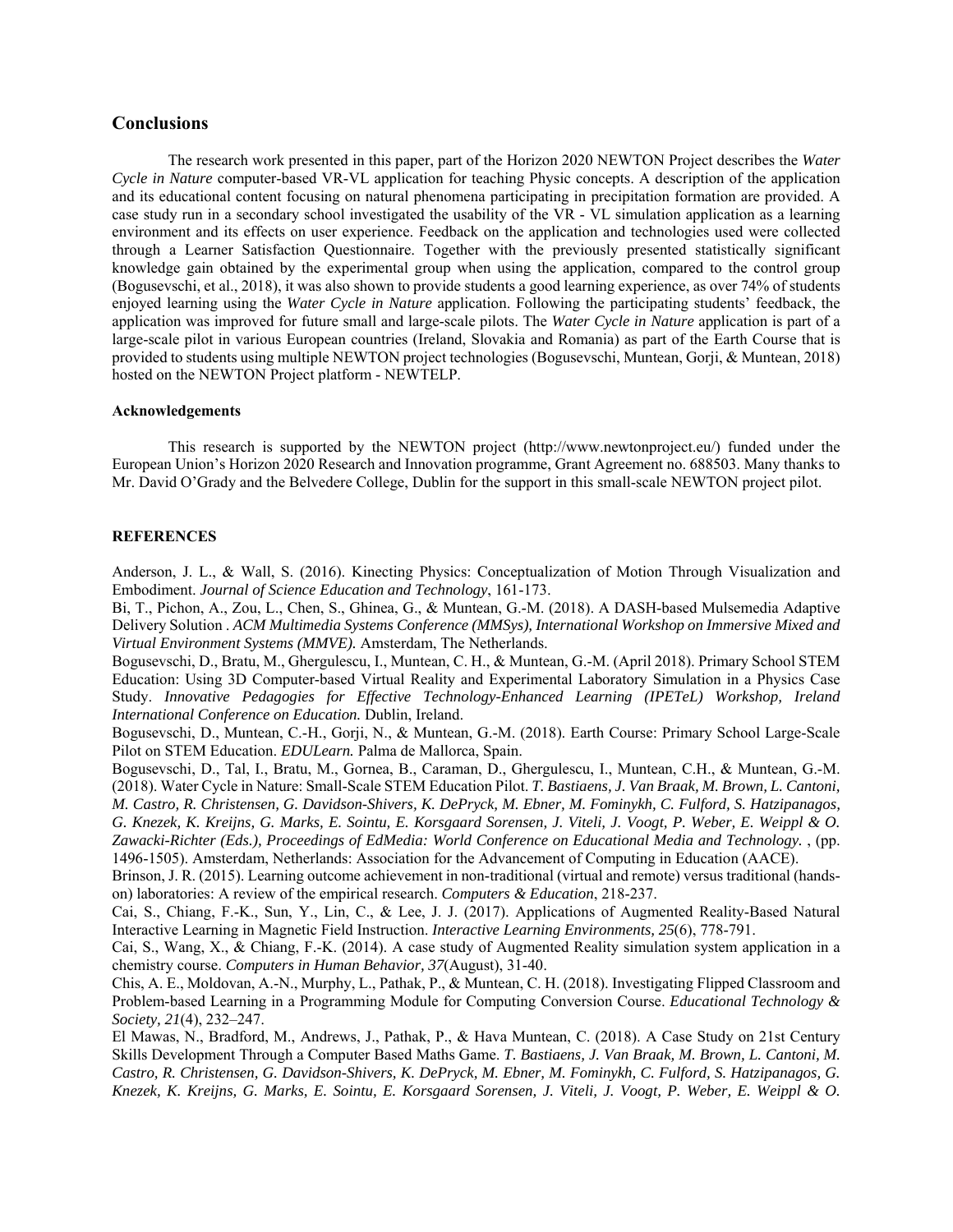*Zawacki-Richter (Eds.), Proceedings of EdMedia: World Conference on Educational Media and Technology.*, (pp. 1160-1169). Amsterdam, Netherlands: Association for the Advancement of Computing in Education (AACE).

El Mawas, N., Ghergulescu, I., Moldovan, A.-N., & Muntean, C. H. (2018). Pedagogical based Learner Model Characteristics. *Ireland International Conference on Education (IICE).* Dublin, Ireland.

El Mawas, N., Tal, I., Moldovan, A. N., Bogusevschi, D., Andrews, J., Muntean, G.-M., & Muntean, C. H. (2018). Final Frontier Game: A Case Study on Learner Experience. *Proceedings of the 10th International Conference on Computer Supported Education (CSEDU).* Madeira, Portugal.

Ghergulescu, I., Lynch, T., Bratu, M., Moldovan, A., Muntean, C., & Muntean, G. (2018). STEM Education with Atomic Strcuture Virtual Lab for Learners with Special Educational Needs. *10th annual International Conference on Education and New Learning Technologies (EDULEARN)*, (pp. 8747-8752 ). Palma de Mallorca, Spain.

Guerrero, G., Ayala, A., Mateu, J., Casades, L., & Alamán, X. (2016, October). Integrating Virtual Worlds with Tangible User Interfaces for Teaching Mathematics: A Pilot Study. *Sensors, 16*(11).

Heradio, R., de la Torre, L., Galan, D., Cabrerizo, F. J., Herrera-Viedma, E., & Dormido, S. (2016). Virtual and remote labs in education: A bibliometric analysis. *Computers and Education*, 14-38.

Hochberg, K., Kuhn, J., & Müller, A. (2018). Using Smartphones as Experimental Tools - Effects on Interest, Curiosity, and Learning in Physics Education. *Journal of Science Education and Technology, 27*, 385–403.

Ibáñez, M. B., Di Serio, A., Villarán, D., & Delgado Kloos, C. (2014, February). Experimenting with electromagnetism using augmented reality: Impact on flow student experience and educational effectiveness. *Computers & Education, 71*, 1-13.

Kuhn, J., Lukowicz, P., Hirth, M., Poxrucker, A., Weppner, J., & Younas, J. (2016). gPhysics - Using Smart Glasses for Head-Centered, COntext-Aware Lerning in Physics Experiments. *IEEE TRANSACTIONS ON LEARNING TECHNOLOGIES*, 304-317.

Lynch, T., & Ghergulescu, I. (July 2017a). NEWTON Virtual Labs: Introduction and Teacher Perspective. *IEEE International Conference on Advanced Learning Technologies (ICALT).* Timisoara, Romania.

Lynch, T., & Ghergulescu, I. (July 2017b). Large Scale Evaluation of Learning Flow. *IEEE International Conference on Advanced Learning Technologies (ICALT).* Timisoara, Romania.

Marfisi, I., George, S., & Tarpin-Bernard, F. (2010). Tools and methods for efficiently designing serious games. *Proceedings of the 4th Europeen Conference on Games Based Learning ECGBL*, (pp. 226-234).

Mateu, J., Lasala, M., & Alaman, X. (2014). VirtualTouch: A Tool for Developing Mixed Reality Educational Applications and an Example of Use for Inclusive Education. *International Journal of Human-Computer Interaction, 30*(10), 815-828.

Moldovan, A. N., & Muntean, C. H. (June 2017). QoE-aware Video Resolution Thresholds Computation for Adaptive Multimedia. *IEEE International Symposium on Broadband Multimedia Systems and Broadcasting (MBSB).* Cagliari, Italy.

Muntean, C. H., Andrews, J., & Muntean, G.-M. (July 2017). Final Frontier: An Educational Game on Solar System Concepts Acquisition for Primary Schools. *17th IEEE International Conference on Advanced Learning Technologies (ICALT).* Timisoara, Romania.

Muntean, C. H., El Mawas, N., Bradford, M., & Pathak, P. (2018). Investigating the Impact of a 3D Immersive Computer-based Math Game on the Learning Process of Undergraduate Students. . *48th Annual Frontiers in Education Conference (FIE).* San Jose, USA .

Paquette, G., Léonard, M., Lundgren-Cayrol, K., Mihaila, S., & Gareau, D. (2006). Learning Design based on Graphical Knowledge-Modelling. *9*(1).

Playfoot, J., De Nicola, C., & Di Salvadore, F. (March 2017). A New Experiential Model to Innovate the STEM Learning Processes. *International Technology, Education and Development Conference.* Valencia, Spain.

Purba, S. W., & Hwang, W.-Y. (2017). Investigation of Learning Behaviors and Achievement of Vocational High School Students Using an Ubiquitous Physics Tablet PC App. *Journal of Science Education and Technology*, 322- 331.

Sarabandoa, C., Cravinob, J. P., & Soares, A. A. (2014). Contribution of a computer simulation to students' learning of the physics concepts of weight and mass. *SLACTIONS 2013: Research conference on virtual worlds - Learning with simulations* (pp. 112 - 121). Procedia Technology.

Simsek, I. (2016). The Effect of 3D Virtual Learning Environment on Secondary School Third Grade Students' Attitudes toward Mathematics. *Turkish Online Journal of Educational Technology (TOJET), 15*(3), 162 - 168.

Tho, S. W., Chan, K. W., & Yeung, Y. Y. (2015). Technology-Enhanced Physics Programme for Community-Based Science Learning: Innovative Design and Programme Evaluation in a Theme Park. *Journal of Science Education and Technology*, 580-594.